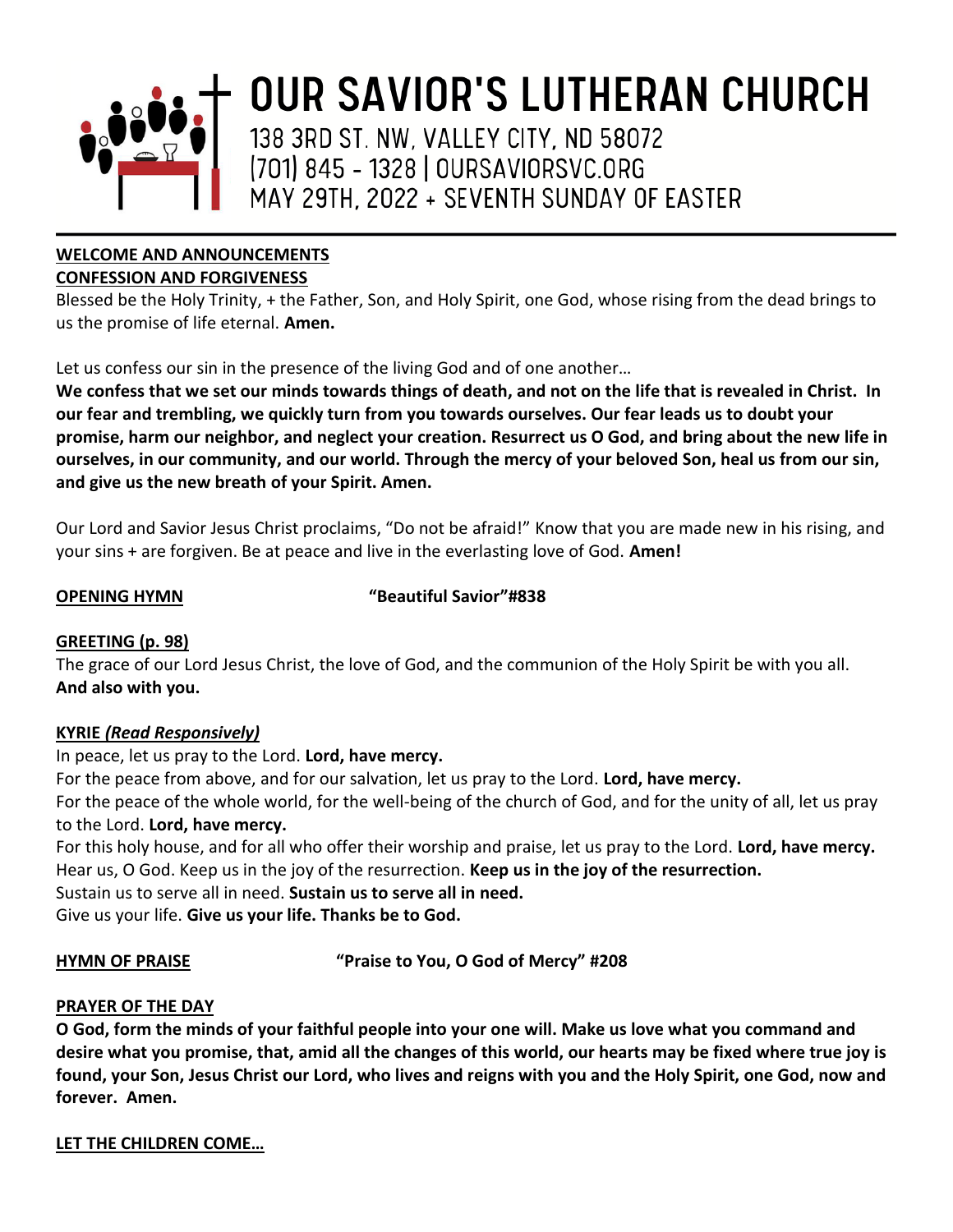### **GOSPEL ACCLAMATION (p. 102)**

# **Alleluia, alleluia, alleluia, alleluia. Lord to whom shall we go? You have the words of eternal life. Alleluia, alleluia, alleluia, alleluia**

# **GOSPEL: John 17:20-26**

# The Holy Gospel according to John 17:20-26. **Glory to you, O Lord.**

[Jesus prayed:]<sup>20</sup>"I ask not only on behalf of these, but also on behalf of those who will believe in me through their word,  $^{21}$ that they may all be one. As you, Father, are in me and I am in you, may they also be in us, so that the world may believe that you have sent me.  $^{22}$ The glory that you have given me I have given them, so that they may be one, as we are one,  $^{23}$ I in them and you in me, that they may become completely one, so that the world may know that you have sent me and have loved them even as you have loved me. <sup>24</sup>Father, I desire that those also, whom you have given me, may be with me where I am, to see my glory, which you have given me because you loved me before the foundation of the world. <sup>25</sup> "Righteous Father, the world does not know you, but I know you; and these know that you have sent me. <sup>26</sup>I made your name known to them, and I will make it known, so that the love with which you have loved me may be in them, and I in them."

# *Response:* The gospel of the Lord. **Praise to you, O Christ.**

# **PSALM 97** *(Read Responsively)*

<sup>1</sup>The LORD reigns; let the earth rejoice; let the multitude of the isles be glad.

<sup>2</sup>**Clouds and darkness surround the LORD, righteousness and justice are the foundations of God's throne.**  $3$ Fire goes before the LORD, burning up enemies on every side.

4 **Lightnings light up the world; the earth sees and trembles.**

 $5$ The mountains melt like wax before the Lord of all the earth.

<sup>6</sup>**The heavens declare your righteousness, O LORD, and all the peoples see your glory.**

<sup>7</sup>Confounded be all who worship carved images and delight in false gods! Bow down before the LORD, all you gods.

<sup>8</sup>**Zion hears and is glad, and the cities of Judah rejoice, because of your judgments, O LORD.**

 $9$ For you are the LORD, most high over all the earth; you are exalted far above all gods.

<sup>10</sup>**You who love the LORD, hate evil! God guards the lives of the saints and rescues them from the hand of the wicked.**

 $11$ Light dawns for the righteous, and joy for the honest of heart.

<sup>12</sup>**Rejoice in the LORD, you righteous, and give thanks to God's holy name.**

*Response:* Here ends the reading. **Thanks be to God.**

# **READING: Revelation 22:12-14, 16-17, 20-21**

 $12^{\circ}$ See, I am coming soon; my reward is with me, to repay according to everyone's work.  $131$  am the Alpha and the Omega, the first and the last, the beginning and the end." <sup>14</sup>Blessed are those who wash their robes, so that they will have the right to the tree of life and may enter the city by the gates. <sup>16"</sup>It is I, Jesus, who sent my angel to you with this testimony for the churches. I am the root and the descendant of David, the bright morning star." <sup>17</sup>The Spirit and the bride say, "Come." And let everyone who hears say, "Come." And let everyone who is thirsty come. Let anyone who wishes take the water of life as a gift. <sup>20</sup>The one who testifies to these things says, "Surely I am coming soon." Amen. Come, Lord Jesus! <sup>21</sup>The grace of the Lord Jesus be with all the saints. Amen.

*Response:* Here ends the reading. **Thanks be to God.**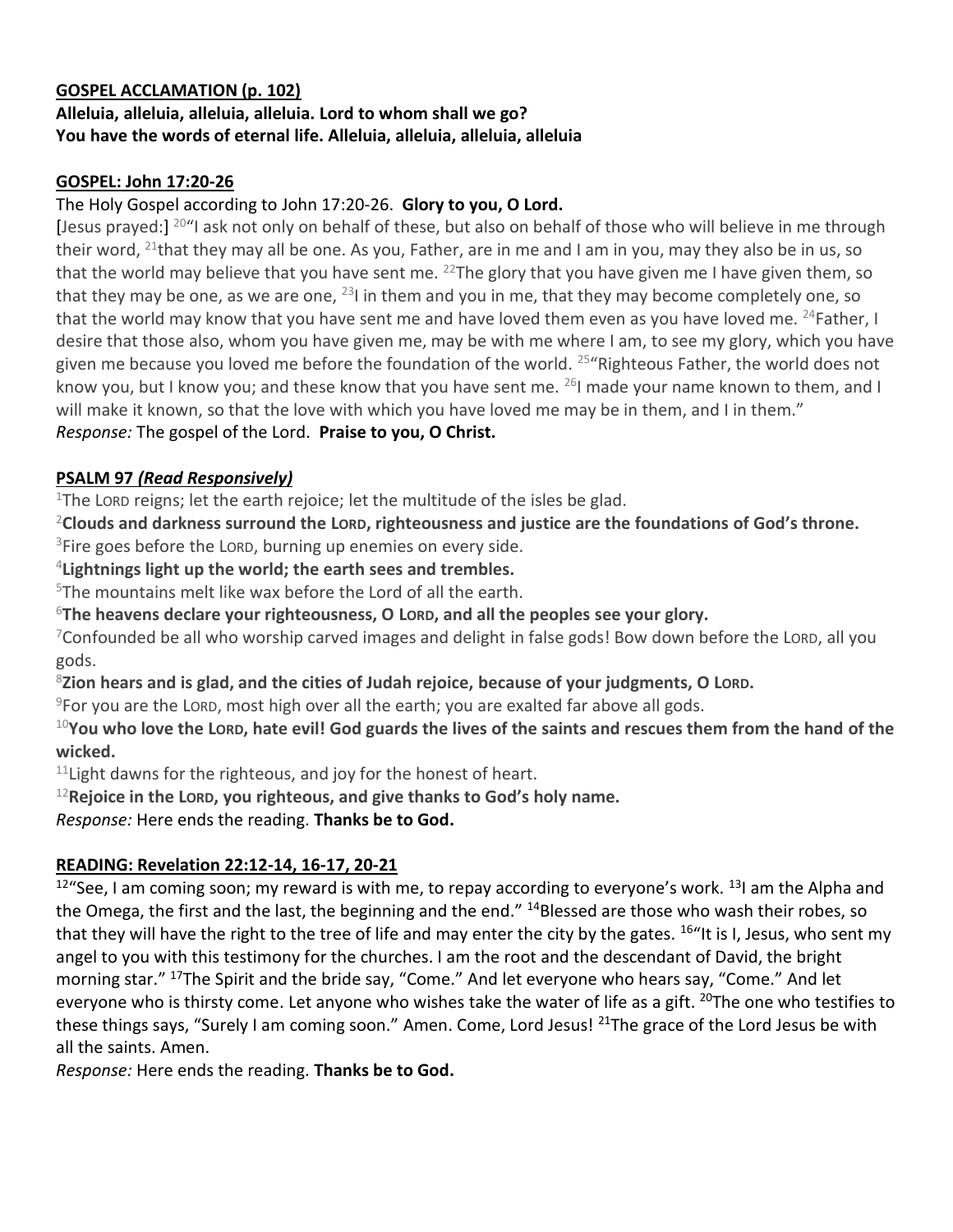#### **READING: Acts 16:16-34**

<sup>16</sup>One day, as we were going to the place of prayer, we met a slave-girl who had a spirit of divination and brought her owners a great deal of money by fortune-telling. <sup>17</sup>While she followed Paul and us, she would cry out, "These men are slaves of the Most High God, who proclaim to you a way of salvation." <sup>18</sup>She kept doing this for many days. But Paul, very much annoyed, turned and said to the spirit, "I order you in the name of Jesus Christ to come out of her." And it came out that very hour.

 $19$ But when her owners saw that their hope of making money was gone, they seized Paul and Silas and dragged them into the marketplace before the authorities. <sup>20</sup>When they had brought them before the magistrates, they said, "These men are disturbing our city; they are Jews <sup>21</sup>and are advocating customs that are not lawful for us as Romans to adopt or observe." <sup>22</sup>The crowd joined in attacking them and the magistrates had them stripped of their clothing and ordered them to be beaten with rods. <sup>23</sup>After they had given them a severe flogging, they threw them into prison and ordered the jailer to keep them securely. <sup>24</sup>Following these instructions, he put them in the innermost cell and fastened their feet in the stocks.

<sup>25</sup>About midnight Paul and Silas were praying and singing hymns to God, and the prisoners were listening to them. <sup>26</sup>Suddenly there was an earthquake, so violent that the foundations of the prison were shaken; and immediately all the doors were opened and everyone's chains were unfastened. <sup>27</sup>When the jailer woke up and saw the prison doors wide open, he drew his sword and was about to kill himself, since he supposed that the prisoners had escaped. <sup>28</sup>But Paul shouted in a loud voice, "Do not harm yourself, for we are all here." <sup>29</sup>The jailer called for lights, and rushing in, he fell down trembling before Paul and Silas. <sup>30</sup>Then he brought them outside and said, "Sirs, what must I do to be saved?" <sup>31</sup>They answered, "Believe on the Lord Jesus, and you will be saved, you and your household." <sup>32</sup>They spoke the word of the Lord to him and to all who were in his house. <sup>33</sup>At the same hour of the night he took them and washed their wounds; then he and his entire family were baptized without delay. <sup>34</sup>He brought them up into the house and set food before them; and he and his entire household rejoiced that he had become a believer in God.

*Response:* Here ends the reading. **Thanks be to God.**

# **SERMON "An Iconic Escape"**

**HYMN OF THE DAY "There Is a Balm in Gilead"#614**

#### **AFFIRMATION OF FAITH - NICENE CREED (p. 104)**

**We believe in one God, the Father, the Almighty, maker of heaven and earth, of all that is, seen and unseen.**

**We believe in one Lord, Jesus Christ, the only Son of God, eternally begotten of the Father, God from God, Light from Light, true God from true God, begotten, not made, of one Being with the Father; through him all things were made. For us and for our salvation he came down from heaven, was incarnate of the Holy Spirit and the virgin Mary and became truly human. For our sake he was crucified under Pontius Pilate; he suffered death and was buried. On the third day he rose again in accordance with the scriptures; he ascended into heaven and is seated at the right hand of the Father. He will come again in glory to judge the living and the dead, and his kingdom will have no end.**

**We believe in the Holy Spirit, the Lord, the giver of life, who proceeds from the Father and the Son, who with the Father and the Son is worshiped and glorified, who has spoken through the prophets. We believe in one holy catholic and apostolic church. We acknowledge one baptism for the forgiveness of sins. We look for the resurrection of the dead, and the life of the world to come. Amen.**

#### **PRAYERS OF THE PEOPLE**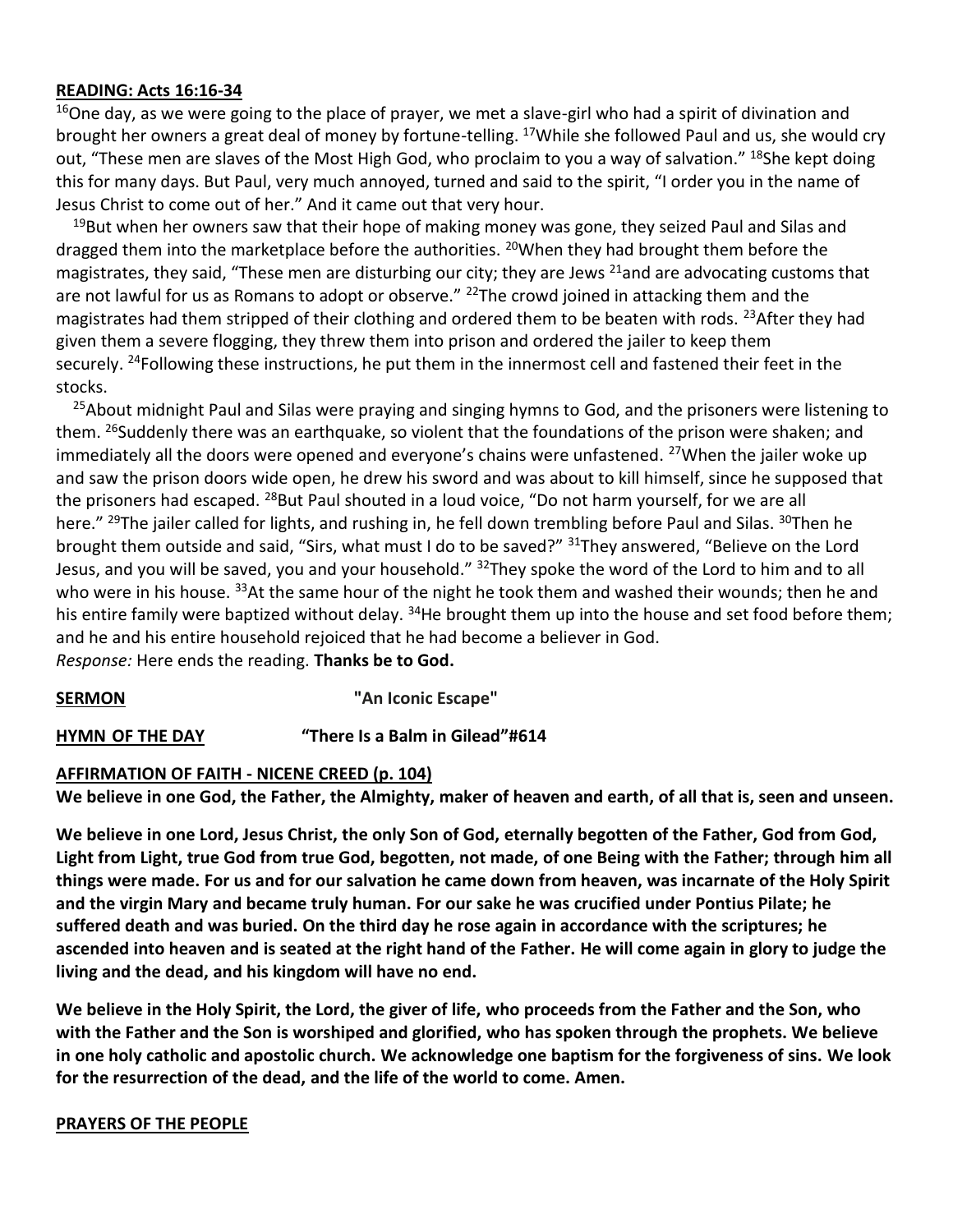#### **SHARING OF THE PEACE THANKSGIVING FOR OFFERING AND PRAYER**

*Offering may be placed in the basket at the back of our worship space or given online at www.oursaviorsvc.org*

**OFFERING HYMN "Thine the Amen" #826**

#### **HOLY COMMUNION (p. 107)**

The Lord be with you. **And also with you.** Lift up your hearts. **We lift them to the Lord.** Let us give thanks to the Lord our God. **It is right to give our thanks and praise.**

It is indeed…we join their unending hymn: **Holy, holy, holy Lord, God of power and might, heaven and earth are full of your glory. Hosanna in the highest. Blessed is he who comes in the name of the Lord. Hosanna in the highest.** 

### **WORDS OF INSTITUTION AND LORD'S PRAYER (p. 112)**

#### **DISTRIBUTION HYMNS**

**"Lamb of God" p. 113** 

**Lamb of God, you take away the sin of the world; have mercy on us. Lamb of God, you take away the sin of the world; have mercy on us. Lamb of God, you take away the sin of the world; grant us peace, grant us peace.**

**"Great Is Thy Faithfulness" #733**

#### **POST COMMUNION PRAYER & BLESSING**

**SENDING HYM "This Is My Song" #887**

Liturgy and hymns from sundaysandseasons.com. Copyright © 2022 Augsburg Fortress. All rights reserved. Our Savior's Lutheran Church, Valley City, ND: Copyright License C-1593895 (CCLI) and Streaming License C-20353219 (CCLI).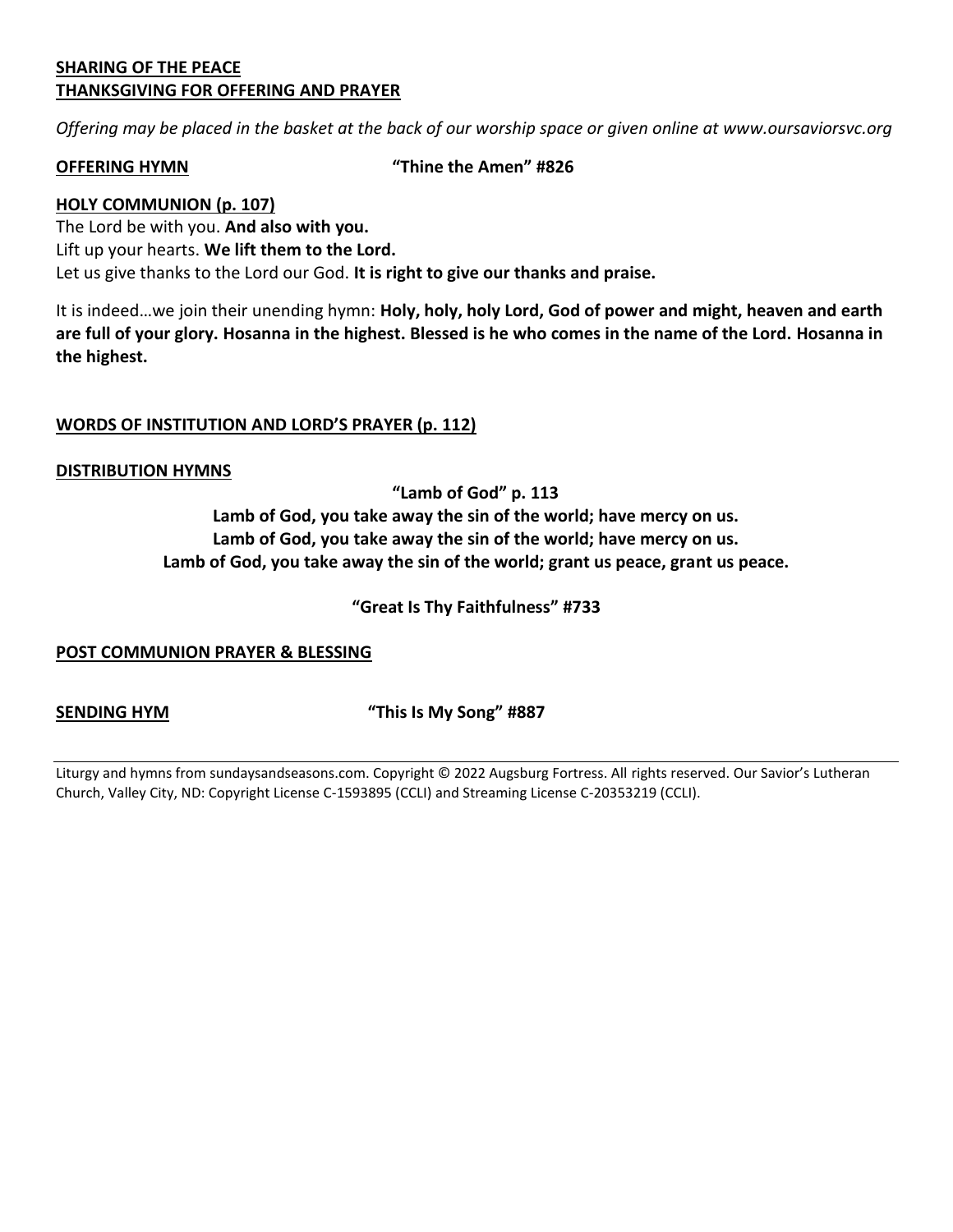

**Our Savior's Lutheran Church** 138 3rd St NW Valley City, ND, 58072

www.oursaviorsvc.org Find us on Facebook! YouTube: OSLC Valley City

Pastor Emmy Swedlund (701)552–2419 rev.emmy@gmail.com

Pastor Kyle Symanski (708)476–8712 klsymanski@gmail.com

**Organists** Judy Karch and Tricia Lebahn

Office Coordinator Brenda Skramstad oursaviorsvc@outlook.com

Youth Director Kyla Fetsch kylaoslc@outlook.com

> Janitor Sandi Ley

Executive Committee Mike Strom, President Margaret Dahlberg, Vice President Bobbi Jo Langemo, Secretary Janet Brown, Treasurer

Reader: Carol Foth

**We, Our Savior's Lutheran Church, welcome all to share Christ's love, grow in faith, and to live a life of service glorifying God.**

**The Radio Broadcast** is given by Don & Jan Olafson in memory of Cal & Marion Olafson and Vernon & Shirley Nelson.

**Next Sunday is Pentecost Sunday, and we'll gather for ONE WORSHIP SERVICE AT 9:30 am.** Wear RED! Come at 8:30 am for coffee, fellowship, and RED treats! The worship service will be streamed on Facebook Live at 9:30 am and shared through Radio Broadcast on KOVC 1490 am at 11:00 am.

### **The Church Office has a new email address:**

**[oursaviorsvc@outlook.com.](mailto:oursaviorsvc@outlook.com)** Emails sent to the old address will no longer be received.

**A Summer Food Pantry will be held at Valley City High School** on Wednesdays, June 1- August 3, from 5-7 pm. All families who would benefit from having access to food are welcome to attend. Enter through door #7. If you are able to volunteer to help with the opening, please contact Julia at 840-9815. Food donations may be left at the church. Thank you to all who have already donated.

**The Community Closet is having an opening on Monday, June 13th from 5-7 pm.** Volunteers are needed on Sunday, June 12 at 4:00 pm to assist with setup, during the opening, and at 7:00 pm the night of the opening to help with clean up. The opening will be held in the Large Dining Room at Our Savior's Lutheran Church.

**A book discussion on "Love is the Way" by Michael Curry** is scheduled for Tuesday, July 12 at Noon in the Gathering Room. Come for a light lunch and conversation. If you would like a book ordered for you, please let Pr. Emmy know by June 15<sup>th</sup>. Cost for the book is \$15.

**The 2022 Missionary Calendar is up!** Claim your dates and make a \$25 per day in support of our Global Mission partners.

**"And pray in the Spirit on all occasions with all kinds of prayers and requests. To that end, be alert and persevere in praying for all the Lord's people." (Ephesians 6:18).** This week we hold these people of Our Savior's in prayer, as well as those concerns close to our hearts: Mavis Dilts; Dallas & Kirsten Dockter, Maggie, Molly, Griffin; Ben & Tonya Duffy, Brody, Sierrah, Bailee; Rocky Hefty & LaVal Eberhart; Bradley Edin; Pat & Kathy Edinger, Ashten, Erin; Jack & Vi Egan.